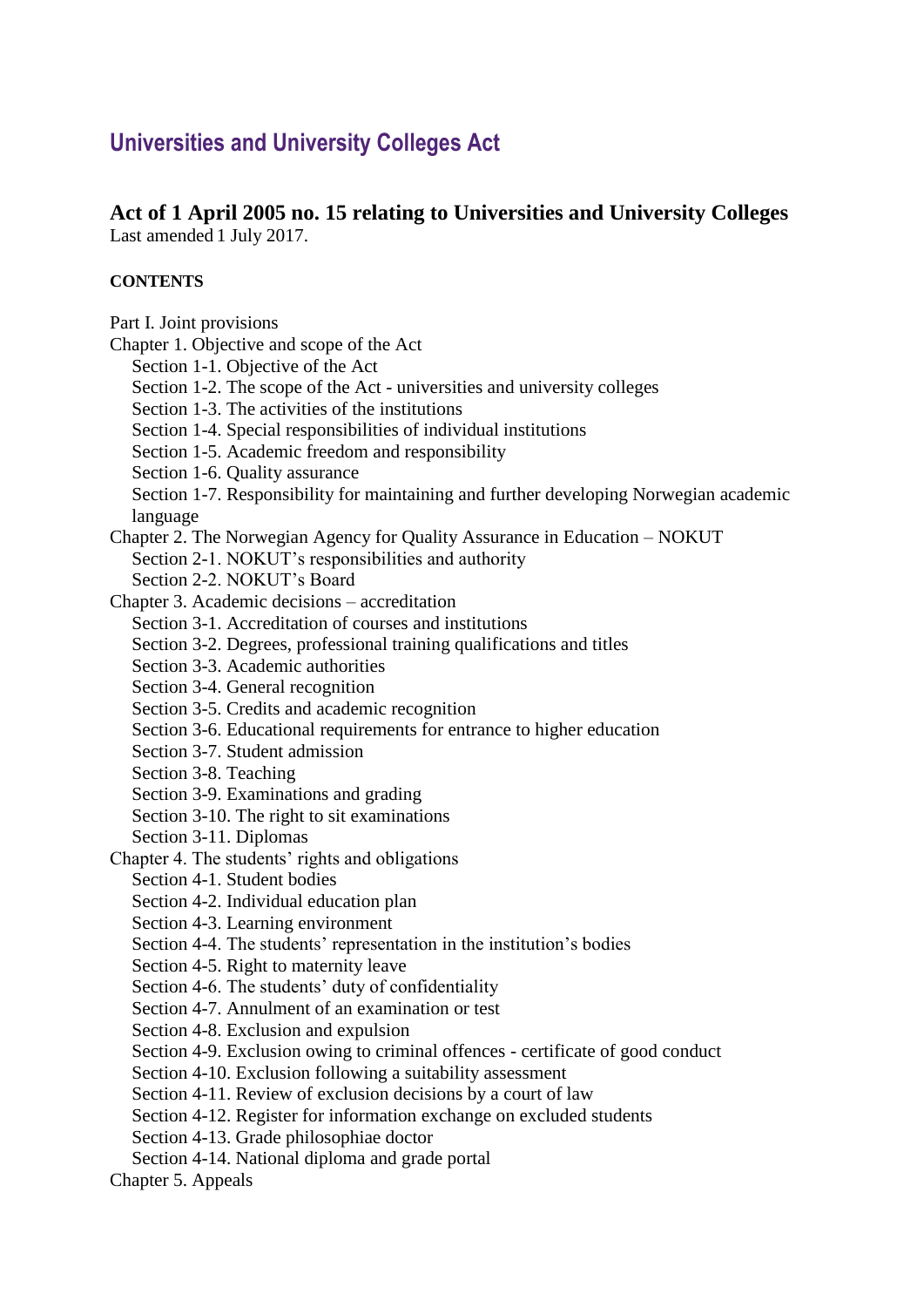Section 5-1. Appeals Committees and special national appeals bodies

Section 5-2. Complaints against procedural errors in connection with examinations

Section 5-3. Complaints regarding grades awarded - right to explanation

Section 5-4. The Norwegian Centre for International Cooperation in Education (SIU)

Chapter 6. Appointments

Section 6-1. General

Section 6-2. Gender equality

Section 6-3. Advertisement of and appointment to teaching and research posts

Section 6-4. Appointment for a fixed term of years

Section 6-5. Temporary teaching and research appointments

Section 6-6. Special provisions for certain types of additional post

Section 6-7. Exclusive right to use of certain occupational titles

Chapter 7. Miscellaneous provisions

Section 7-1. Fees

Section 7-2. Protection of the names of universities and university colleges

Section 7-3. License to practice as a government authorized translator

Section 7-4. Staff of scientific collections

Section 7-5. Basic materials for almanacs

Section 7-6. Relation to other legislation

Section 7-7. Reporting to the database for scientific publications

Part II. Private universities and university colleges

Chapter 8. Miscellaneous provisions - private institutions

Section 8-1. The institution's management - the Board

Section 8-2. Delegation

Section 8-3. State support

Section 8-4. Agreements with closely related parties

Section 8-5. Supervision

Section 8-6. Reporting

Section 8-7. Accounting and revision

Section 8-8. Rectification orders

Section 8-9. Requirement for repayment of government grants

Section 8-10. Coercive fines

Section 8-11. Penalty fines

Section 8-12. Revocation of accreditation

Part III. State universities and university colleges

Chapter 9. The Board

Section 9-2. The Board's responsibilities

Section 9-3. Composition of the Board

Section 9-4. Election and appointment of the Board

Section 9-5. Obligation to accept and act in positions of trust

Section 9-6. Board meetings

Section 9-7. Quorum and majorities

Section 9-8. Right to dismiss the board

Chapter 10. Rector. Director

Section 10-1. The Rector

Section 10-2. Elected Rector

Section 10-3. The institution's Director

Section 10-4. Rector's resignation

Chapter 11. Appointments

Section 11-1. Special appointment provisions for state universities and university colleges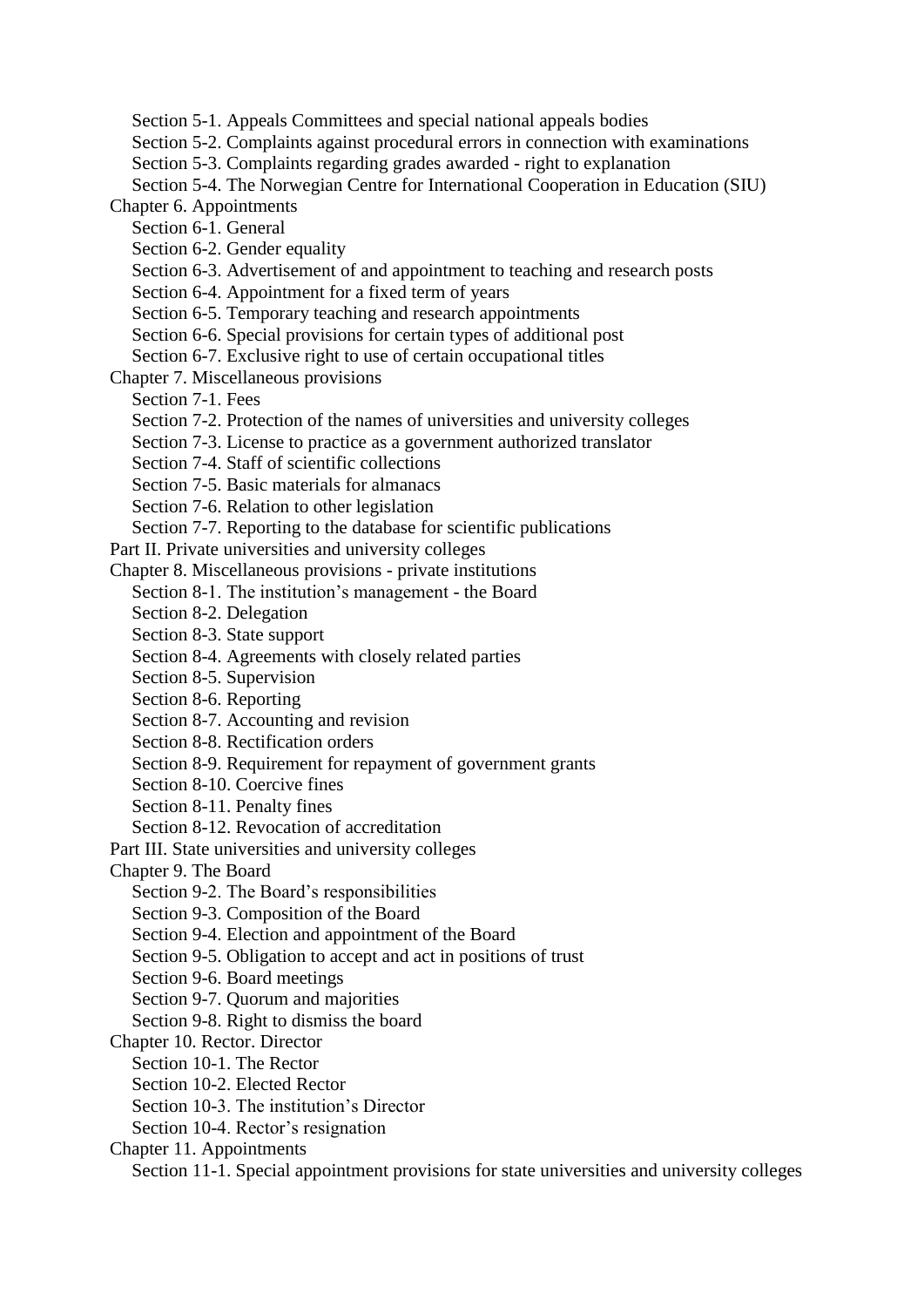Section 11-2. Rules of appointment procedure (Repealed by the Act of 16 June 2017 No 67 (entry into force 1 July 2017 under the Royal Decree of 16 June No 763) Section 11-3. Summary discharge, notice, suspension and disciplinary measures Chapter 12. Various provisions Section 12-1. External matters Section 12-2. The parties Section 12-3. Property management Section 12-4. Cooperation and participation in other activities Part IV. Miscellaneous provisions Chapter 13. Final provisions Section 13-1. Entry into force Section 13-2. Transitional provisions Section 13-3. Amendments to other Acts Section 13-4. Repeal of earlier Acts

The name of the Act amended by Act of 12 Dec 2008 no. 105 (in force 1 Jan 2009, pursuant to the Decree of 12 Dec 2008 no. 1340). – Cf. *previous* Act of 12 May 1995 no. 22 relating to Universities and University Colleges, Act of 11 July 1986 no. 53 relating to Private University Colleges.

# **Part I. Joint provisions**

# **Chapter 1. Objective and scope of the Act**

## *Section 1-1. Objective of the Act*

The objective of this Act is to make it possible for universities and university colleges to

a) provide higher education at a high international level

b) conduct research and academic and artistic development work at a high international level c) disseminate knowledge about their activities and promote an understanding for the principle of academic freedom and the application of scientific and artistic methods and results, both in teaching students, in their other activities and in public administration, cultural life and business and industry.

Amended by Act of 14 Dec 2007 no, 117 (in force 1 Jan 2008 pursuant to the Decree of 14 Dec 2007 no. 1440).

### *Section 1-2. The scope of the Act – universities and university colleges*

(1) The Act applies to universities and university colleges that provide education that is accredited pursuant to this Act or that have been awarded accreditation, cf. section 3-1, as

a) a university b) a specialized university institution or c) a university college

(2) The category to which an individual institution belongs shall be decided by the King on the basis of an academic assessment by the Norwegian Agency for Quality Assurance in Education (NOKUT).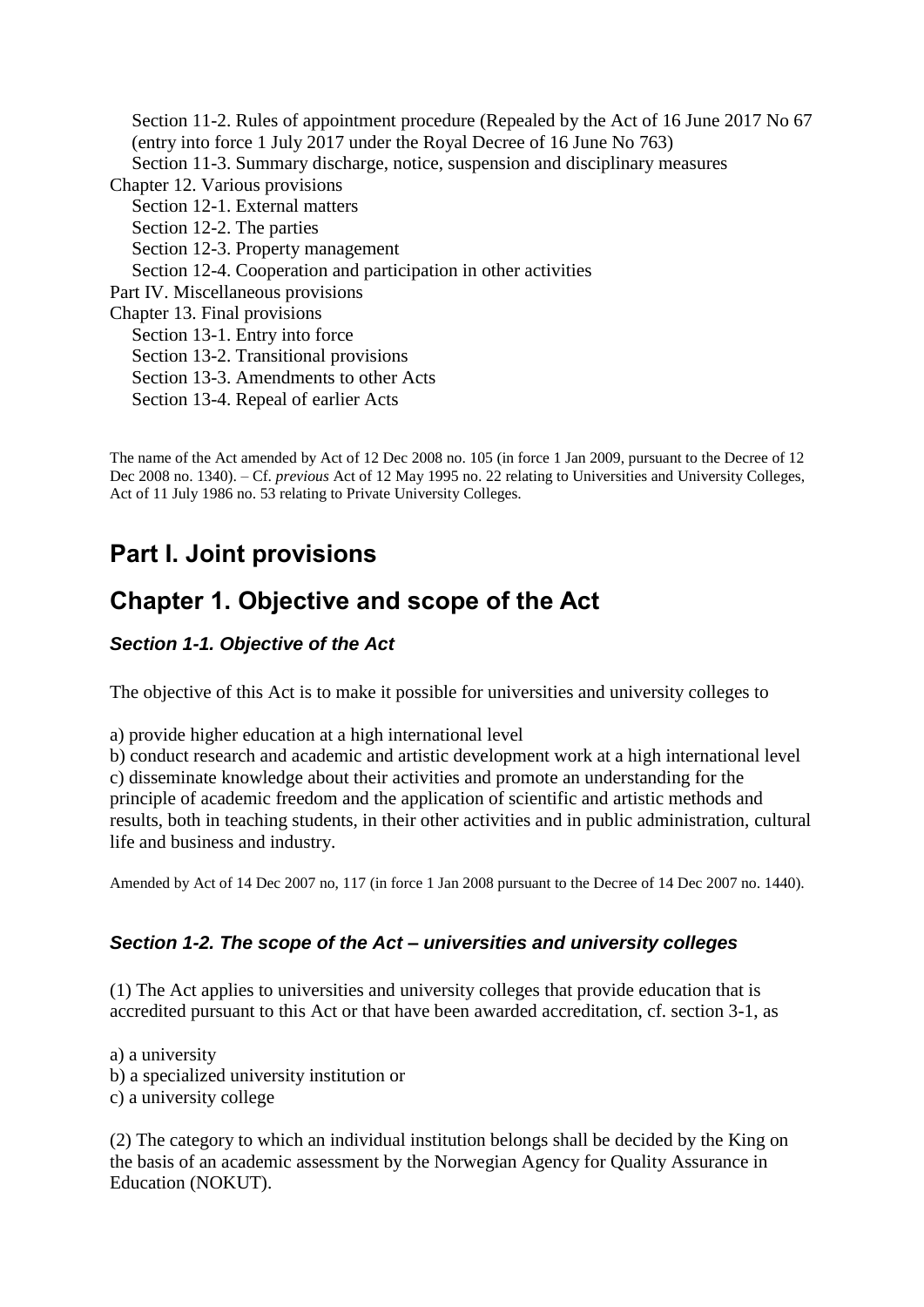(3) The King may on the basis of an academic assessment by NOKUT decide that certain of the provisions of the Act shall apply correspondingly to other institutions.

(4) On the recommendation of the Board, the Ministry may decide that deviations may be made from the provisions of the Act and from regulations laid down pursuant to the Act in connection with time-limited educational or organizational experiments.

(5) The Act applies to universities and university colleges with activities in the Realm. The Act applies to Svalbard and Jan Mayen unless otherwise prescribed by the King. The King may lay down special provisions out of regard for the local conditions.

(6) The Act shall not apply to activities conducted outside the Realm. The King may nevertheless provide that such activities shall wholly or partly be made subject to the provisions of the Act.

(7) By agreement with a foreign state or international organization, the scope of the Act may be extended or restricted within specific areas of responsibility.

### *Section 1-3. The activities of the institutions*

Universities and university colleges shall promote the purpose of the Act by:

a) providing higher education on the basis of the foremost within research, academic and artistic development work and empirical knowledge

b) conducting research and academic and artistic development work

c) efficiently managing resources provided and actively seeking provision of external resources

d) contributing to the dissemination and communication of results of research and of academic and artistic development work

e) contributing to innovation and value creation on the basis of results of research and academic and artistic development work

f) making it possible for the institution's staff and students to participate in the public debate

g) helping to ensure that Norwegian higher education and research participate in the front line of international research and development of higher education provision

h) cooperating with other universities, university colleges and corresponding institutions in other countries, local and regional civic and working life, public administration and international organizations

i) providing continuing and further education within the institution's field of operation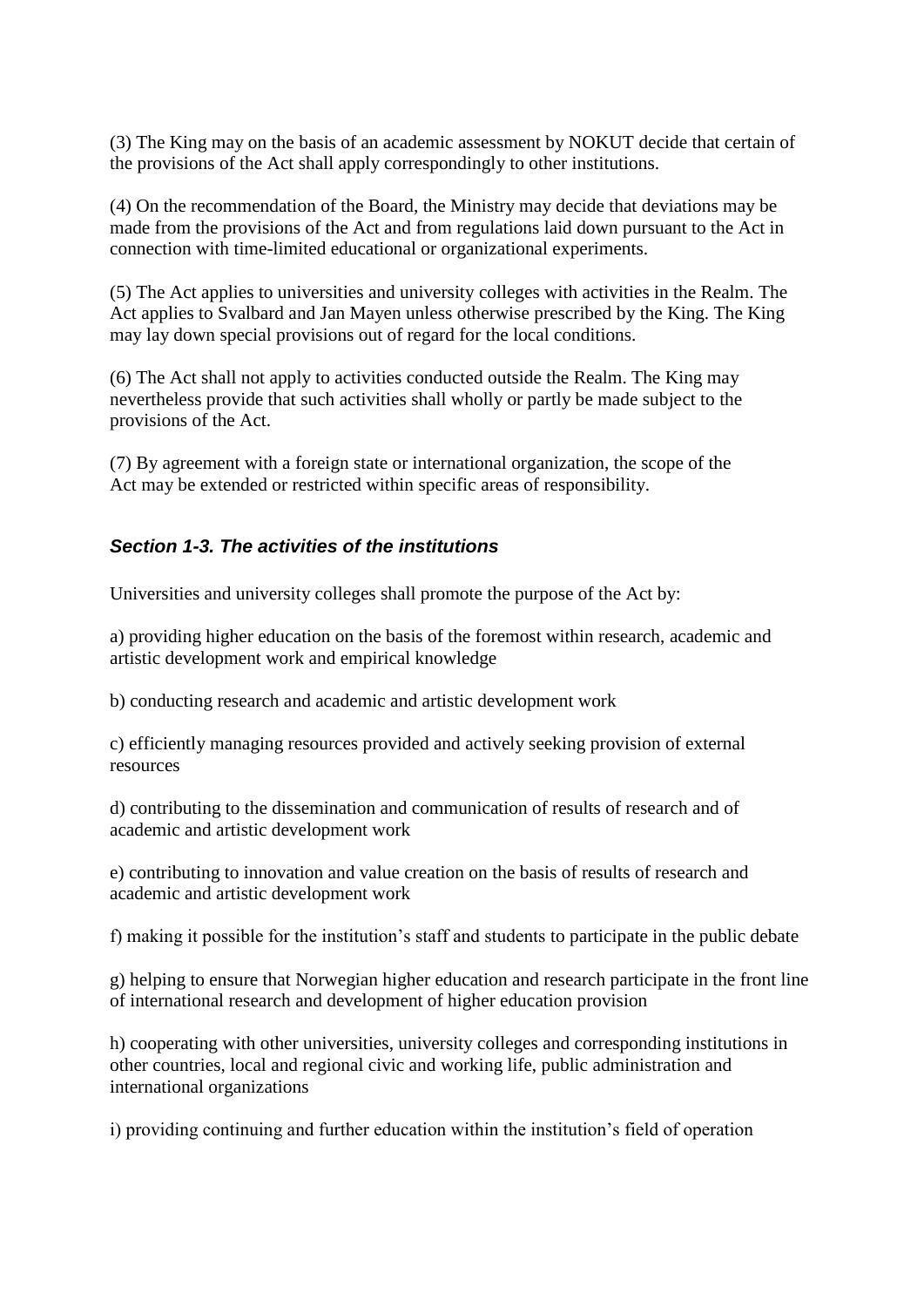## *Section 1-4. Special responsibilities of individual institutions*

(1) Universities and university colleges have a special responsibility for basic research and organized research training in the fields in which they award doctorates.

(2) The University of Bergen, the University of Oslo, the University of Tromsø (the arctic University of Norway), the Norwegian University of Science and Technology and the University of Stavanger have a special national responsibility for developing, managing and maintaining museums with scientific collections and public exhibitions. The Ministry may provide more detailed regulations concerning cooperation and division of work between the universities in this area.

(3) The Ministry may assign individual institutions a special national responsibility for research or teaching in specific fields. In the same way, the Ministry may assign individual institutions special national responsibility for developing, managing and maintaining research libraries, knowledge repositories and databases as well as museums with scientific collections and public exhibitions for specific fields.

(4) The Ministry may, in consultation with the institution concerned, place the management of a national joint responsibility at a specific institution without the institution's own governing body being responsible for the academic activities involved.

Amended by Acts of 12 Dec 2008 no. 105 (in force 1 Jan 2009 pursuant to the Decree of 12 Dec 2008 no. 1340), of 19 June 2009 no. 96 (in force 1 Aug 2009 pursuant to the Decree of 19 June 2009 no. 676)

### *Section 1-5. Academic freedom and responsibility*

(1) Universities and university colleges shall promote and protect academic freedom. The institutions are responsible for ensuring that their teaching, research and academic and artistic development work maintain a high academic level and are exercised in accordance with recognized scientific, art professional, pedagogical and ethical principles.

(2) Besides this, universities and university colleges are entitled to design their own academic and value-related bases within the frameworks laid down in or pursuant to legislation.

(3) Universities or university colleges may not be instructed regarding

a) the academic content of their teaching and the content of research or artistic and scientific development work.

b) individual appointments.

(4) A person teaching at an institution covered by this Act, has an independent academic responsibility for the contents and planning of this teaching within the framework decided by the institution or as a consequence of legislation or in accordance with legislation.

(5) A person employed in a position which includes tasks related to research or academic or artistic development is entitled to choose topics and methods for his/her research or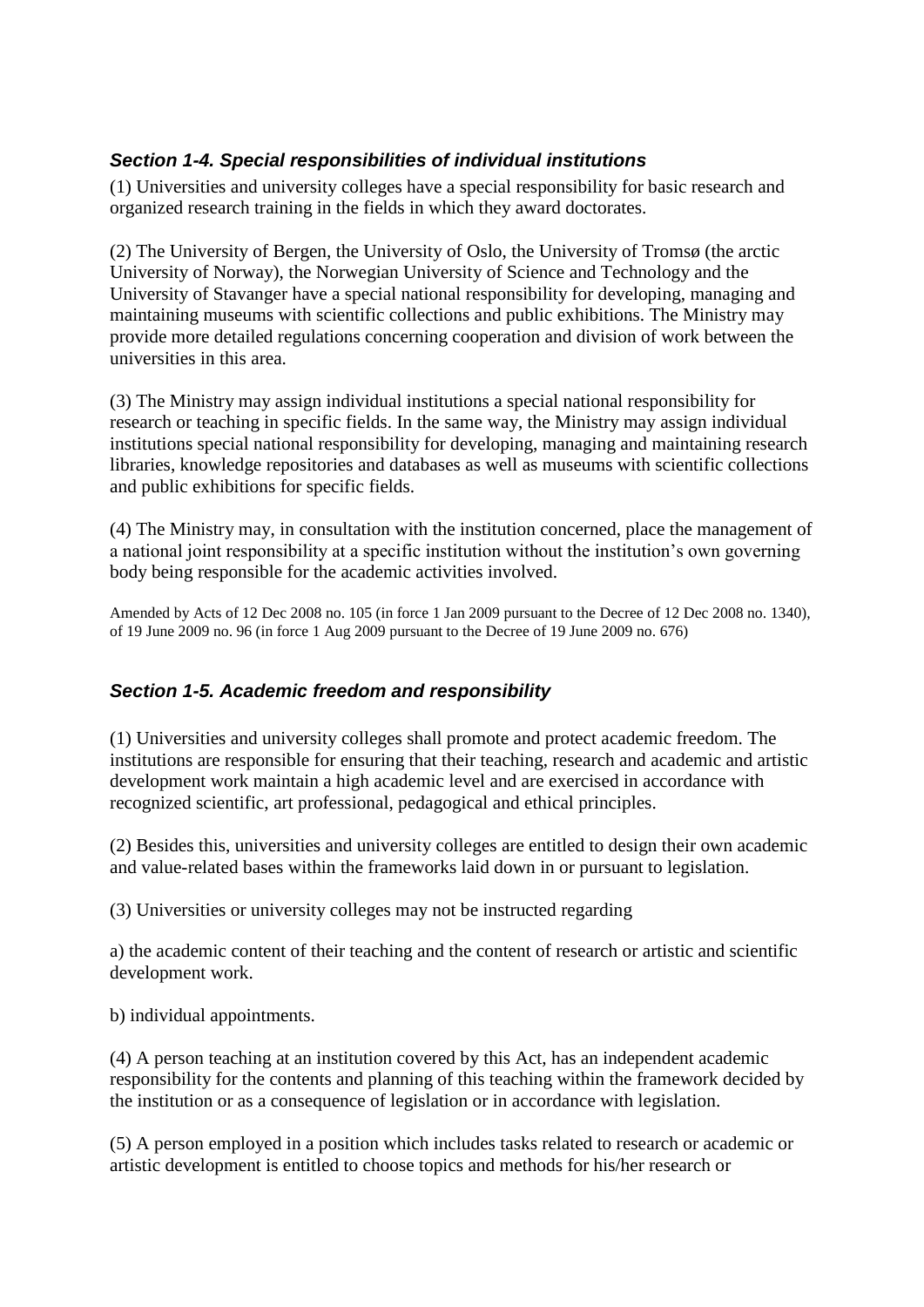development work within the framework decided by the conditions of the appointment or by separate agreement.

(6) Universities and university colleges shall ensure openness around the results of research or academic or artistic development work. A person employed in a position mentioned in subsection 5, is entitled to publish his/her results and shall ensure that such publication does take place. The relevant research base shall be made available to others in accordance with good practice in the field concerned. The Board may give its consent to delaying publication when there are legitimate reasons for so doing. Permanent limitations to the right to publicize results cannot be agreed or decided, unless as a consequence of legislation or in accordance with legislation.

Amended by Act of 14 Dec 2007 no, 117 (in force 1 Jan 2008 pursuant to the Decree of 14 Dec 2007 no. 1440).

### *Section 1-6. Quality assurance*

(1) Universities and university colleges shall have a satisfactory internal quality assurance system in order to assure and further develop the quality of education. Student evaluation of courses shall be included in the system for quality assurance.

Universities and university colleges are responsible for maintaining and further developing Norwegian academic language.

Added by Act of 19 June 2009 no. 96 (in force 1 Aug 2009 pursuant to the Decree of 19 June 2009 no. 676)

# **Chapter 2. The Norwegian Agency for Quality Assurance in Education – NOKUT**

#### *Section 2-1. NOKUT's responsibilities and authority*

(1) NOKUT is a professionally independent government agency.

(2) NOKUT's objective is to monitor the quality of higher education and tertiary vocational education, to recognize foreign higher education and to stimulate quality development that ensures that the institutions provide education at a high international level. NOKUT is part of efforts to ensure that society can have confidence in the quality of Norwegian higher education, tertiary vocational education and recognized higher education from other countries. In its work, NOKUT shall strive to assist the institutions with their development work.

(3) NOKUT shall accredit institutions and study programmes, supervise the institutions' quality assurance practices and oversee that institutions and existing study programmes meet the applicable standards and criteria for accreditation. NOKUT shall also give general recognition of foreign higher education. NOKUT may use other means and implement other measures insofar as they are in accordance with the objectives of NOKUT's activities.

(4) NOKUT shall carry out significant evaluations in order to assess the quality of higher education. The Ministry may instruct NOKUT to conduct such evaluations. All evaluations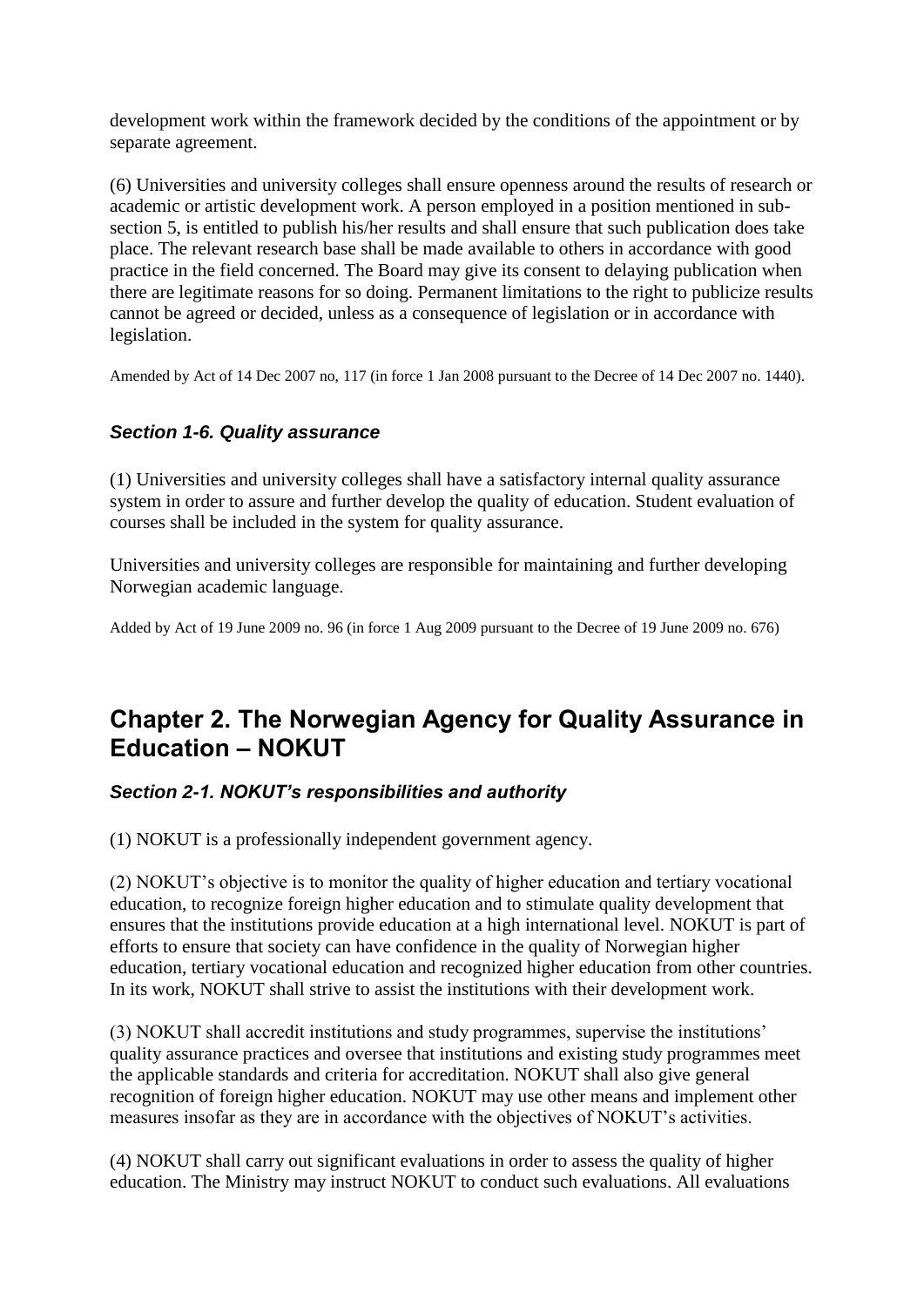conducted by NOKUT are public, and NOKUT shall help to ensure that they are made known.

(5) NOKUT's decisions concerning private institutions may in regulations be exempted from the provisions concerning appeals laid down in chapter VI of the Public Administration Act.

(6) The Ministry may issue regulations relating to a) requirements for quality assurance systems and quality assurance practices b) standards and criteria for the accreditation of institutions and study programmes c) rules of procedure for NOKUT's activities. NOKUT may issue detailed regulations on the same topics.

Amended by Act of 19 June 2009 no. 96 (in force 1 Aug 2009 pursuant to the Decree of 19 June 2009 no. 676).

#### *Section 2-2. NOKUT's Board*

(1) NOKUT shall be governed by a Board which has overall responsibility for NOKUT's operational activities and the decisions it makes.

(2) The Board is appointed by the Ministry and consists of nine members. One of the members shall be a student at a university or university college, and one member shall be a student at a tertiary vocational college. One member shall be appointed from among NOKUT's employees and shall have the right to vote in matters concerning the staff. Deputies shall be appointed, including personal deputies for the employee and student members. The Ministry appoints the chairman of the Board.

(3) The Board's term of office is four years. Student members are appointed for two years.

(4) Members of the Board may not hold leading positions or office at institutions covered by the present Act.

(5) The Board appoints NOKUT's director for a fixed term of years. The fixed term shall be six years.

# **Chapter 3. Academic decisions – accreditation**

#### *Section 3-1. Accreditation of courses and institutions*

(1) Accreditation is understood in the present Act to mean an academic assessment of whether a higher education institution or a study programme meets the standards and criteria set by the Ministry and NOKUT. Accreditation is a condition for the provision of higher education. Accredited study programmes shall be in accordance with the National Qualifications Framework. Study programmes provided by new providers can only be accredited if the study programme at least confers a bachelor's degree.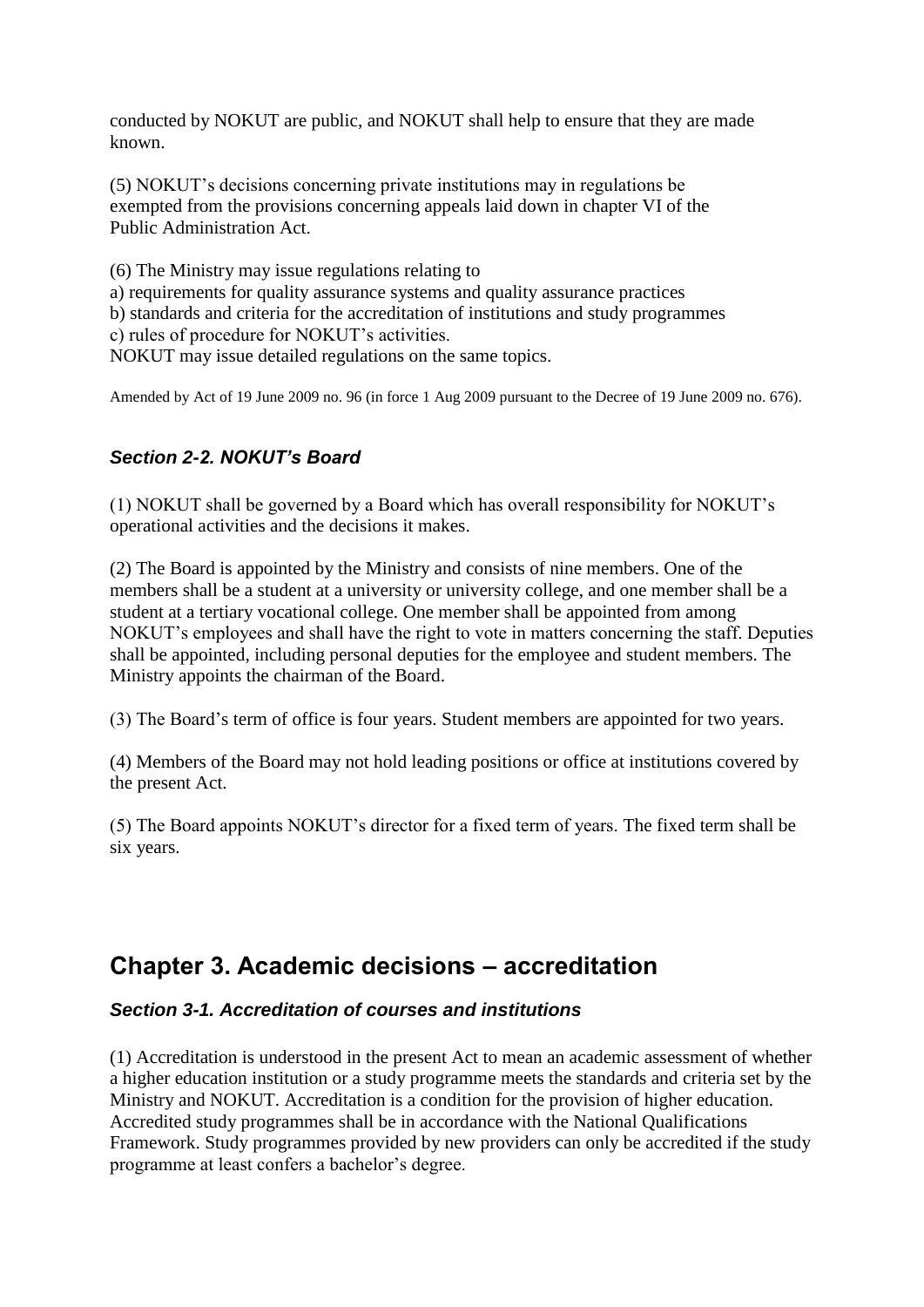(2) The accreditation shall be based on evaluation conducted by external experts appointed by NOKUT.

(3) Educational institutions accredited pursuant to Section 3-3 first and second sub-sections may accredit new study programmes themselves in accordance with their academic authorisations. The institutions' accreditations shall be based on standards and criteria as mentioned in the first sub-section, and the assessment of the study programme shall be documented.

(4) If NOKUT finds that an institution or a study programme no longer meets the applicable standards and criteria, it shall be allowed a time limit to correct matters. If the standards and criteria are still not met, NOKUT shall revoke the institution's or study programme's accreditation.

### *Section 3-2. Degrees, professional training qualifications and titles*

(1) The King decides which degree programmes and professional training courses an institution may offer, the length of time in which it should be possible to complete the course of study, and which title each degree or professional training qualifications confer the right to. The Ministry may issue regulations concerning a national qualifications framework and concerning the institutions' right to award degrees and professional training qualifications in cooperation with other institutions. The Ministry may issue regulations concerning requirements regarding higher degrees and concerning the required amount of independent work in higher degrees.

(2) The Ministry may decide National Curriculum Regulations for individual courses.

(3) The Ministry may decide that compulsory national exams shall be held in some subjects or courses, and whether the result shall be included on the diploma.

(4) The Ministry may provide that specific courses of up to 20 credits shall form part of a degree programme.

(5) An institution that is entitled to award doctorates or corresponding degrees may in the same fields award honorary doctorates (doctor honoris causa) for important scientific or artistic contributions or outstanding work for the benefit of science or art.

(6) The Ministry may, by regulations or individual decisions, prohibit the use of titles which give a false impression of being of the same nature as titles that are protected pursuant to the sub-sections one or four or which are misleadingly likely to be confused with them.

(7) The deliberate or negligent award or use of a title, alone or as part of another title, by someone not so entitled pursuant to sub-section one or five, or in contravention of a provision laid down pursuant to sub-section six, is punishable by penalty fines issued by the Ministry. Such fines may be imposed on undertakings even if no individual has acted culpably as described in the first sentence. The Ministry may issue regulations relating to the issuing, size, due date, right to appeal, review and waiving of penalty fines. A final decision regarding a penalty fine forms the basis for the enforcement of an attachment order.